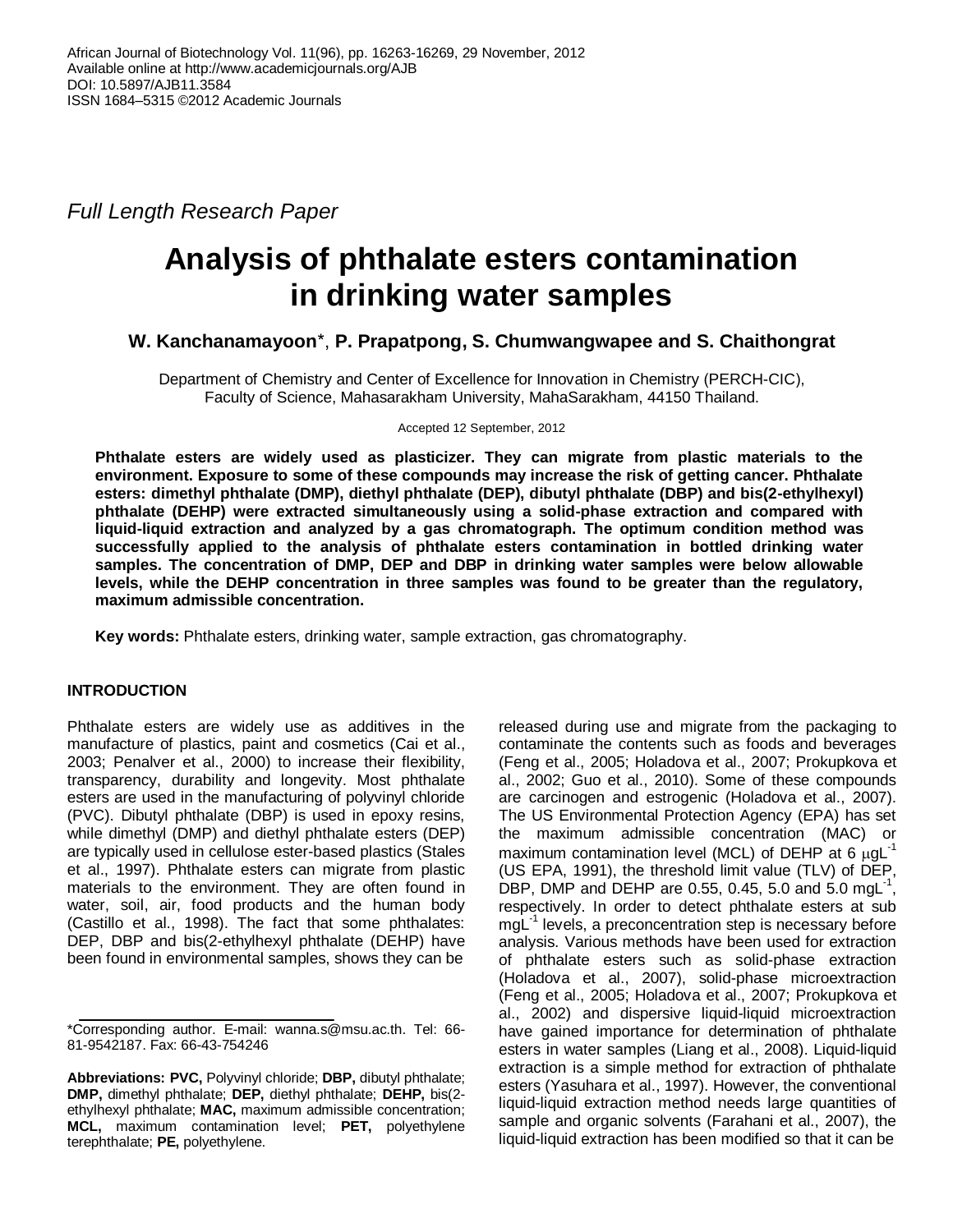

**Figure 1.** Chromatogram of DMP, DEP, DBP and DEHP with retention times of 14.48, 15.76, 18.72 and 24.41 min, respectively, by gas chromatograph using DB-5 fused silica capillary column (30 m x 0.25 mm id., 0.25  $\mu$ m film thickness).

performed using a small amount of solvent. The aim of this study was to analyze phthalate esters contamination in bottled drinking water.

#### **MATERIALS AND METHODS**

#### **Instrumentation**

A gas chromatograph model GC17 (Shimadzu, Japan) with a DB-5 fused silica capillary column (30 m  $x$  0.25 mm id., 0.25  $\mu$ m film thickness) was used. The injector and detector temperature were 270°C with a flame ionization detector. The temperature program was started at 60°C and held for 5 min then ramp to 270°C at a rate of 15°C/min and held for 11 min.

#### **Chemicals**

Dimethyl phthalate, diethyl phthalate, dibutyl phthalate and bis(2 ethylhexyl) phthalate, all analytical grade reagents were obtained from Fluka (Switzerland). The individual standard stock solutions were prepared in methanol and stored at 4°C. All organic solvent were HPLC grade obtained from Labscan (USA).

#### **Solid-phase extraction (SPE)**

The 3.0 ml LC-18 (500 mg) and 6.0 ml Florisil (1g) columns were obtained from Supelco (USA). Prior to extraction, the SPE columns

were conditioned with 5.0 ml methanol under vacuum, followed by 5.0 ml of deionized water. Deionized water (100 ml) was spiked with the standard solution of phthalate esters (20 mgL $^{-1}$  of each) and subsequently passed through the column with the flow rate of 1.0 mLmin<sup>-1</sup>. The phthalate esters were eluted with various kinds of organic solvents. The percentage recovery was carried out by gas chromatography.

#### **Liquid-liquid extraction**

The bottled drinking water sample (100 ml) was spiked with the standard solution of phthalate eater (20 mgL $^{-1}$  of each), 1.0 g of sodium chloride and 1.0 ml of extracting solvent were added and then shaken for 10, 30 or 60 min in a 10 ml of glass vial. The solvent layer (1.0 µl) was directly injected into the gas chromatograph.

#### **Analysis of phthalate esters contamination in water samples**

Phthalate esters in drinking water which was contained in polyethylene terephthalate (PET) and polyethylene (PE) bottles were analyzed by using the optimum conditions.

#### **RESULTS AND DISCUSSION**

Figure 1 shows the chromatogram of DMP, DEP, DBP and DEHP with retention times of 14.48, 15.76, 18.72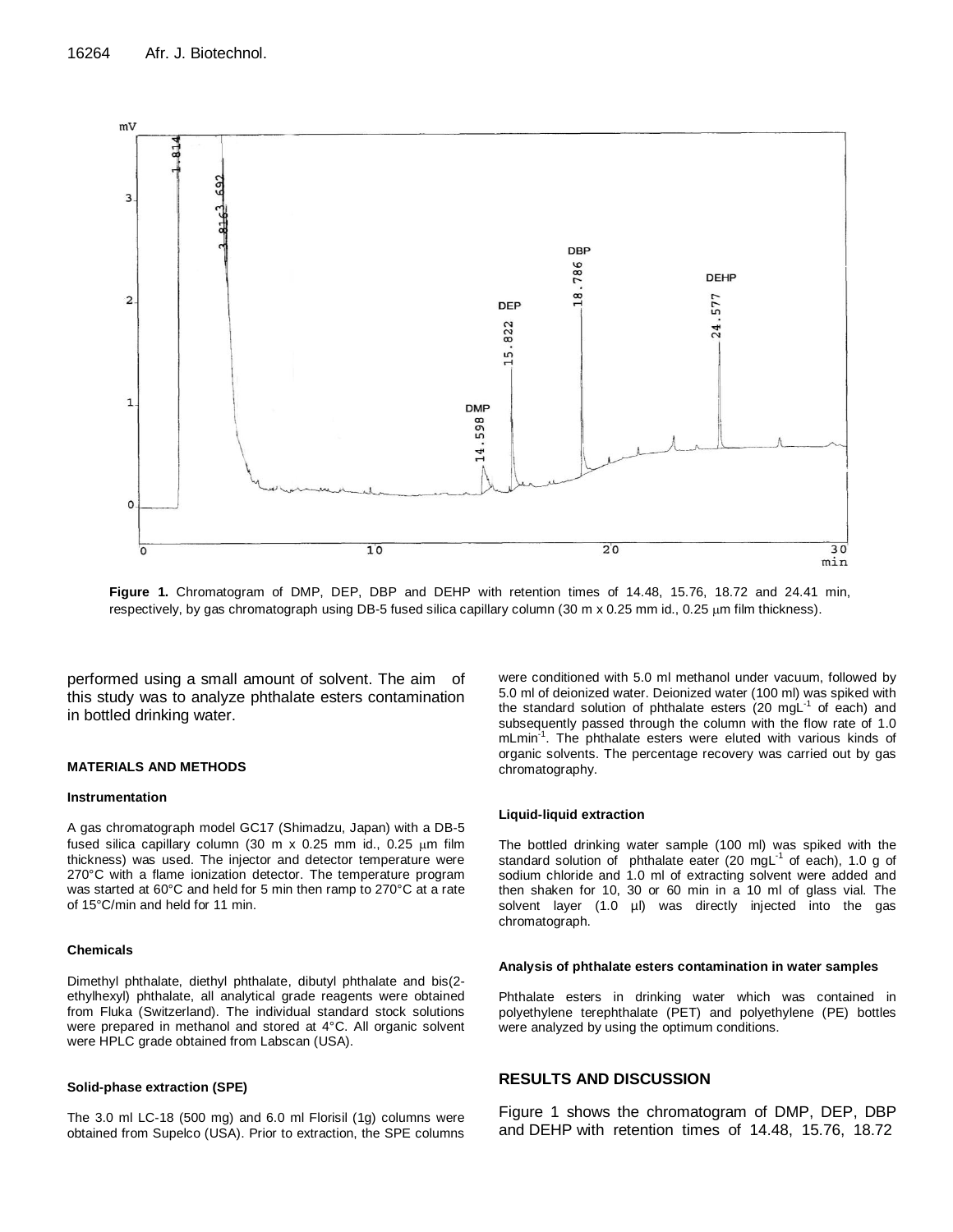

**Figure 2.** Chromatogram of mineral water no. 1 by solid-phase extraction and gas chromatograph using DB-5 fused silica capillary column (30 m x 0.25 mm id., 0.25  $\mu$ m film thickness).

and 24.41 min, respectively. The linearity ranges were 0.5 to 100 mgL $^{-1}$  for DMP and DEP, 0.25 to 100 mgL $^{-1}$  for DBP and DEHP with correlation coefficients in the ranges of 0.9935 to 0.9972, as summarized in Table 1.

## **Optimization of solid-phase extraction**

The percentage recoveries were determined from spiked sample (20  $mgL<sup>-1</sup>$  of each) using LC-18 and Florisil cartridges with various eluting solvents. Florisil was suitable for extraction of phthalate esters, as Florisil was in the form of a powdered magnesium-silica gel which used the normal phase. The interaction is adsorption, the elution step is usually carried out with a polar solvent. Ethyl acetate (5.0 ml) showed good recoveries in the range of 99.1 to 103.7%, as shown in Table 2. The results agreed with the previous study, where ethyl acetate was successfully used as the elution solvent (Holadova et al., 2007).

## **Optimization of liquid-liquid extraction**

## *Selection of extracting solvent*

The percentage recoveries were determined when various extracting solvent were used with an extraction time of 30 min and 1.0 g of sodium chloride added, as shown in Table 3. The polar analytes, DMP and DBP showed low extraction efficiency when using a non polar solvent. The long alkyl chain DEHP was obtained at a high recovery when using a moderate solvent. Dichloromethane (1.0 ml) showed good recoveries of 4 phthalate esters in the ranges of 79.1 to 100.8%.

## *Effect of extraction time*

The extraction time profiles of analytes were determined at 10, 30 and 60 min. The equilibrium for extraction was obtained quickly within 30 min. The results are shown in Figure 3.

## *Sodium chloride addition*

Sodium chloride was added to the sample to increase the ionic strength and enhance the extraction. The results show that the peaks were highest when 1 g was added, as shown in Figure 4.

## **Comparison of solid-phase extraction and liquidliquid extraction**

The limit of determination (LOD) and limit of quantitation (LOQ) for extraction of phthalate esters by solid-phase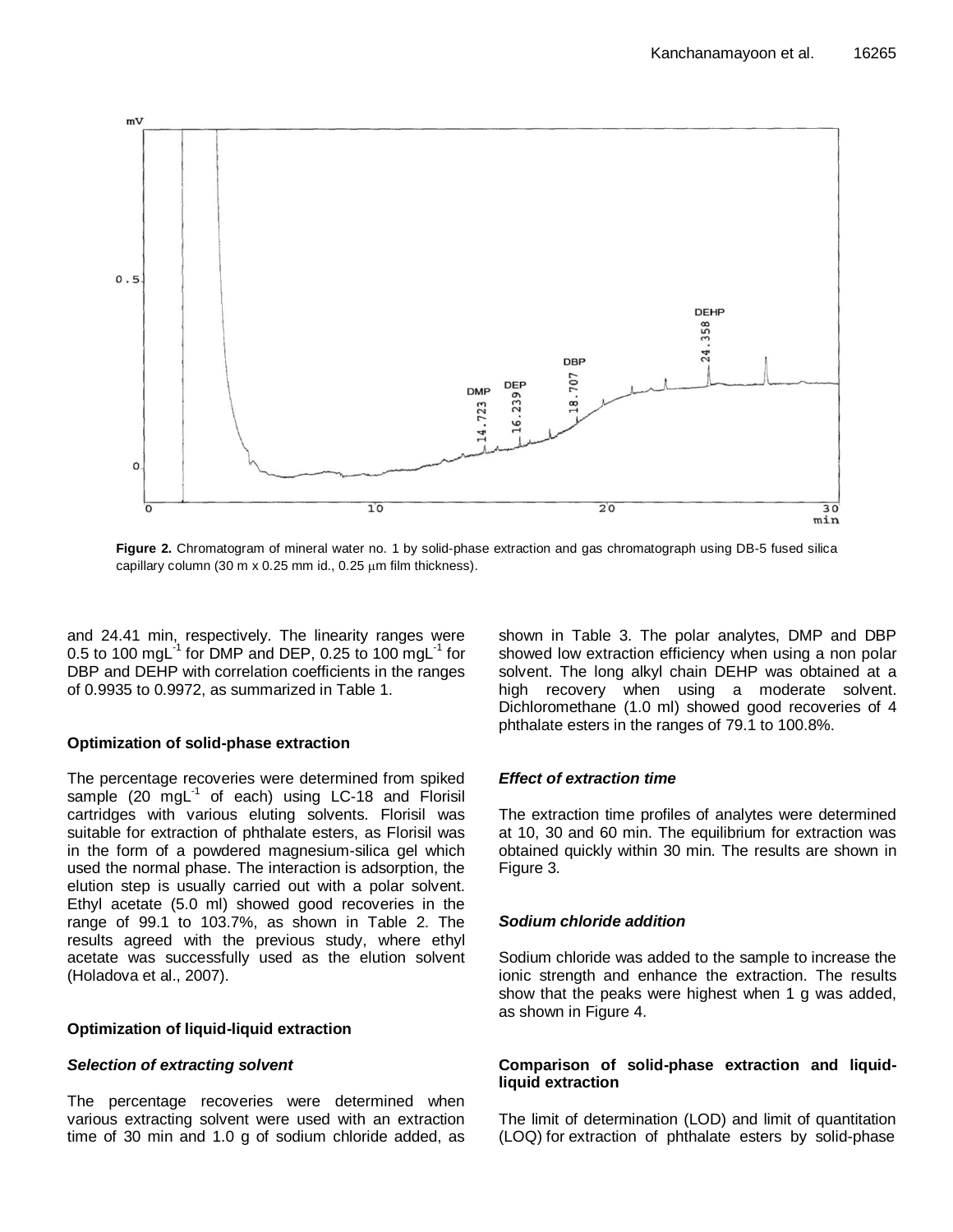

**Figure 3.** The effect of extraction time by liquid-liquid extraction using 1.0 ml of dichloromethane and 1.0 g of sodium chloride.



**Figure 4.** The effect of sodium chloride addition by liquid-liquid extraction using 1.0 ml of dichloromethane and extraction time OF 30 min.

extraction (Florisil) using ethyl acetate (5.0 ml) as eluting solvent were in the ranges of 0.3 to 1.0 mgL $^{-1}$  and 0.8 to 3.3 mgL-1 , respectively. The reproducibilities were in the ranges of 1.2 to 2.2% RSD, as shown in Table 4. The LOD and LOQ by liquid-liquid extraction using dichloromethane (1.0 ml) as extracting solvent (1.0 g

sodium chloride and 30 min extraction time) were in the ranges of 5.0 to 7.0 and 17 to 23 mgL $^{-1}$ , respectively. Solid-phase extraction showed great potential for 4 phthalate esters with the high recoveries, low limit of determination and reduced interferences. The results agree with the work of Prokupkova et al. (2002).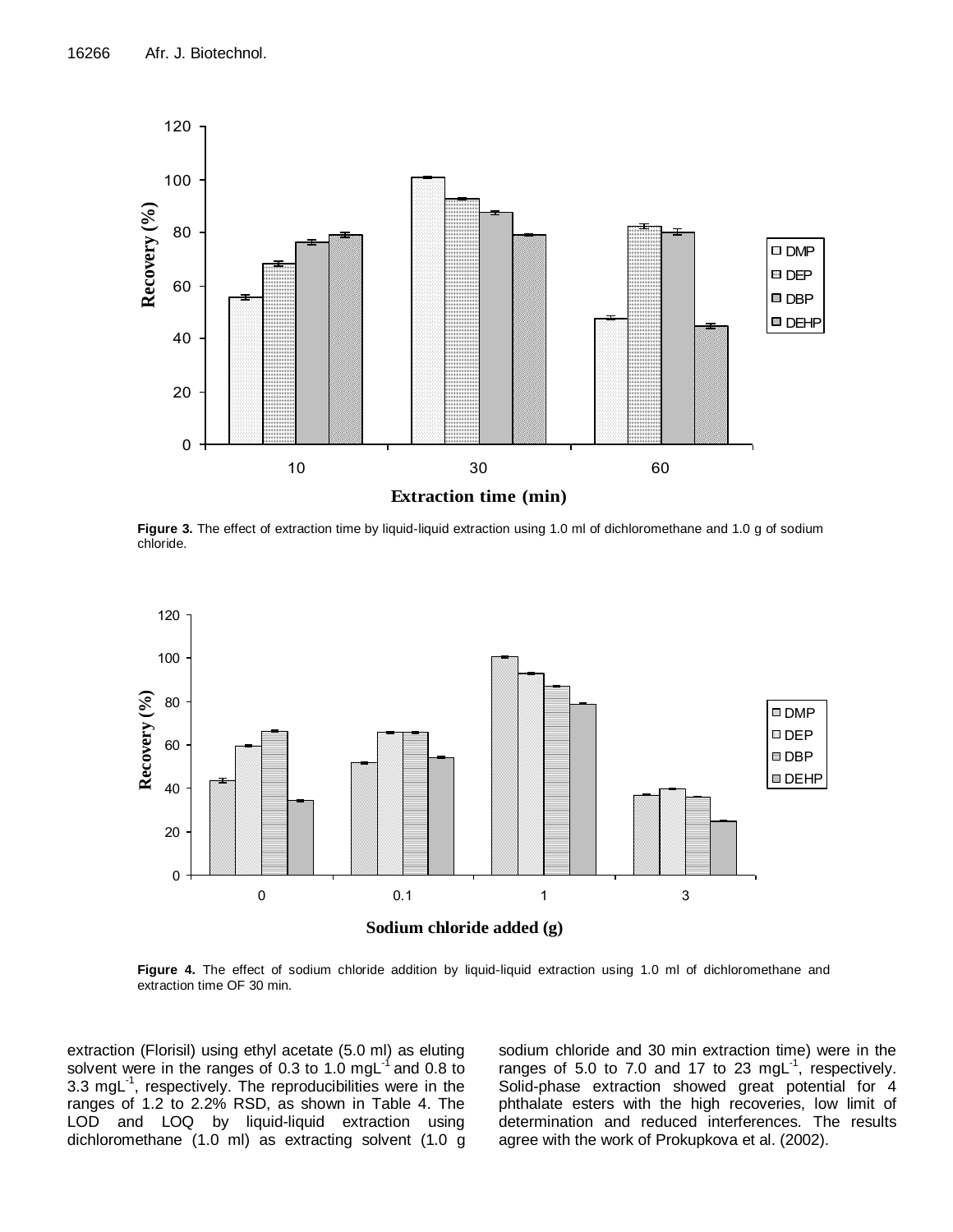| <b>Phthalate esters</b> | Linearity (mgL $^{-1}$ ) | Linear equation | $R^2$  | $LOD$ (mgL <sup>-1</sup> ) |
|-------------------------|--------------------------|-----------------|--------|----------------------------|
| <b>DMP</b>              | $0.5 - 100$              | $Y = 16X + 184$ | 0.9935 | 0.50                       |
| <b>DEP</b>              | $0.5 - 100$              | $Y = 29X + 200$ | 0.9937 | 0.50                       |
| <b>DBP</b>              | $0.25 - 100$             | $Y = 39X + 96$  | 0.9961 | 0.25                       |
| <b>DEHP</b>             | $0.25 - 100$             | Y=58X-181       | 0.9972 | 0.25                       |

**Table 1.** Linearity range, calibration data of phthalate ester using DB-5 fused silica capillary column (30 m x 0.25 mm id.,  $0.25 \mu m$  film thickness).

Table 2. The percentage recoveries of phthalate ester by solid-phase extraction with various eluting solvent (mean±SD, n=3).

|                        |                         | $LC-18$                               |                                       | <b>Florisil</b>       |                                   |  |
|------------------------|-------------------------|---------------------------------------|---------------------------------------|-----------------------|-----------------------------------|--|
| <b>Phthalate ester</b> | 5 ml<br><b>Methanol</b> | 5 <sub>m</sub><br><b>Acetonitrile</b> | 5 ml (1:1) Methanol<br>+ acetonitrile | 5 ml<br>Ethyl acetate | (1:1) Ethyl acetate<br>+ methanol |  |
| <b>DMP</b>             | $58.1 + 5.6$            | $60.1 \pm 0.7$                        | $60.2 \pm 1.4$                        | $99.1 \pm 1.1$        | $109.0 + 1.7$                     |  |
| <b>DEP</b>             | $96.2 \pm 0.7$          | $96.5 \pm 0.7$                        | $118.4 \pm 2.1$                       | $103.7 \pm 0.3$       | $57.7 \pm 1.4$                    |  |
| <b>DBP</b>             | $96.3 \pm 0.7$          | $89.2 \pm 0.7$                        | $88.5 \pm 0.7$                        | $99.4 \pm 0.7$        | $97.5 \pm 0.7$                    |  |
| <b>DEHP</b>            | $55.6 \pm 7.0$          | $47.3 \pm 0.7$                        | $74.0 \pm 1.4$                        | $99.8 + 0.5$          | $90.0 \pm 1.4$                    |  |

Table 3. The percentage recoveries of phthalate ester by liquid-liquid extraction with various extracting solvent (mean±SD, n=3), 1.0 g sodium chloride added.

|                                     | Recovery $\pm$ SD |                |                |                |  |  |  |
|-------------------------------------|-------------------|----------------|----------------|----------------|--|--|--|
| <b>Extracting solvent</b>           | <b>DMP</b>        | <b>DEP</b>     | <b>DBP</b>     | <b>DEHP</b>    |  |  |  |
| Hexane                              | $11.8 \pm 0.2$    | $87.7 \pm 0.1$ | $93.9 \pm 0.1$ | $18.7 \pm 0.1$ |  |  |  |
| Toluene                             | $69.9 \pm 0.1$    | $84.4 \pm 0.7$ | $92.6 \pm 0.1$ | $32.8 \pm 0.6$ |  |  |  |
| Cyclohexane                         | $61.4 \pm 0.1$    | $91.1 \pm 0.2$ | $95.7 \pm 0.1$ | $62.9 \pm 0.1$ |  |  |  |
| Dichloromethane                     | $100.8 \pm 0.1$   | $92.7 \pm 0.1$ | $87.3 \pm 0.1$ | $79.1 \pm 0.1$ |  |  |  |
| Dichloromethane + cyclohexane (1:1) | $70.9 \pm 0.4$    | $98.7 \pm 0.1$ | $90.3 \pm 0.1$ | $48.4 \pm 0.1$ |  |  |  |

**Table 4.** Recovery, limit of determination (LOD), limit of quantitation (LOQ) and reproducibility (RSD%) for determination of phthalate esters by solid-phase extraction and liquid-liquid extraction.

|                        | Solid-phase extraction |                    |                  |                   | Liquid-liquid extraction |                    |                       |                   |
|------------------------|------------------------|--------------------|------------------|-------------------|--------------------------|--------------------|-----------------------|-------------------|
| <b>Phthalate ester</b> | Recovery<br>$(\%)$     | LOD<br>-11<br>(mgL | LOQ<br>$(mgL-1)$ | <b>RSD</b><br>(%) | <b>Recoverv</b><br>(%)   | LOD<br>$(mgl^{-1}$ | LOQ<br>(mgL $^{-1}$ ) | <b>RSD</b><br>(%) |
| <b>DMP</b>             | 99.1                   | 1.0                | 3.3              | 1.3               | 100.8                    | 7.0                | 23                    | 1.4               |
| <b>DEP</b>             | 103.0                  | 1.0                | 3.3              | 1.2               | 92.7                     | 7.0                | 23                    | 1.9               |
| <b>DBP</b>             | 99.4                   | 0.5                | 1.7              | 2.0               | 87.3                     | 5.0                | 17                    | 2.1               |
| <b>DEHP</b>            | 99.8                   | 0.3                | 0.8              | 2.2               | 79.1                     | 5.0                | 17                    | 2.8               |

#### **Analysis of phthalate esters in drinking water samples**

To achieve the optimum SPE procedure, the technique was used to determine phthalate esters in drinking water samples, purchased from a supermarket in Maha-Sarakham Province, Thailand. Figure 2 shows the chromatogram of mineral water sample no 1, the results showed DMP, DBP and DEHP. Table 5 shows the concentration of phthalate esters in drinking water and mineral water produced by different brands and in different bottles. The results found that the phthalate esters content depended on the sample brand. DMP was found in drinking water sample no. 2 (PET bottle), mineral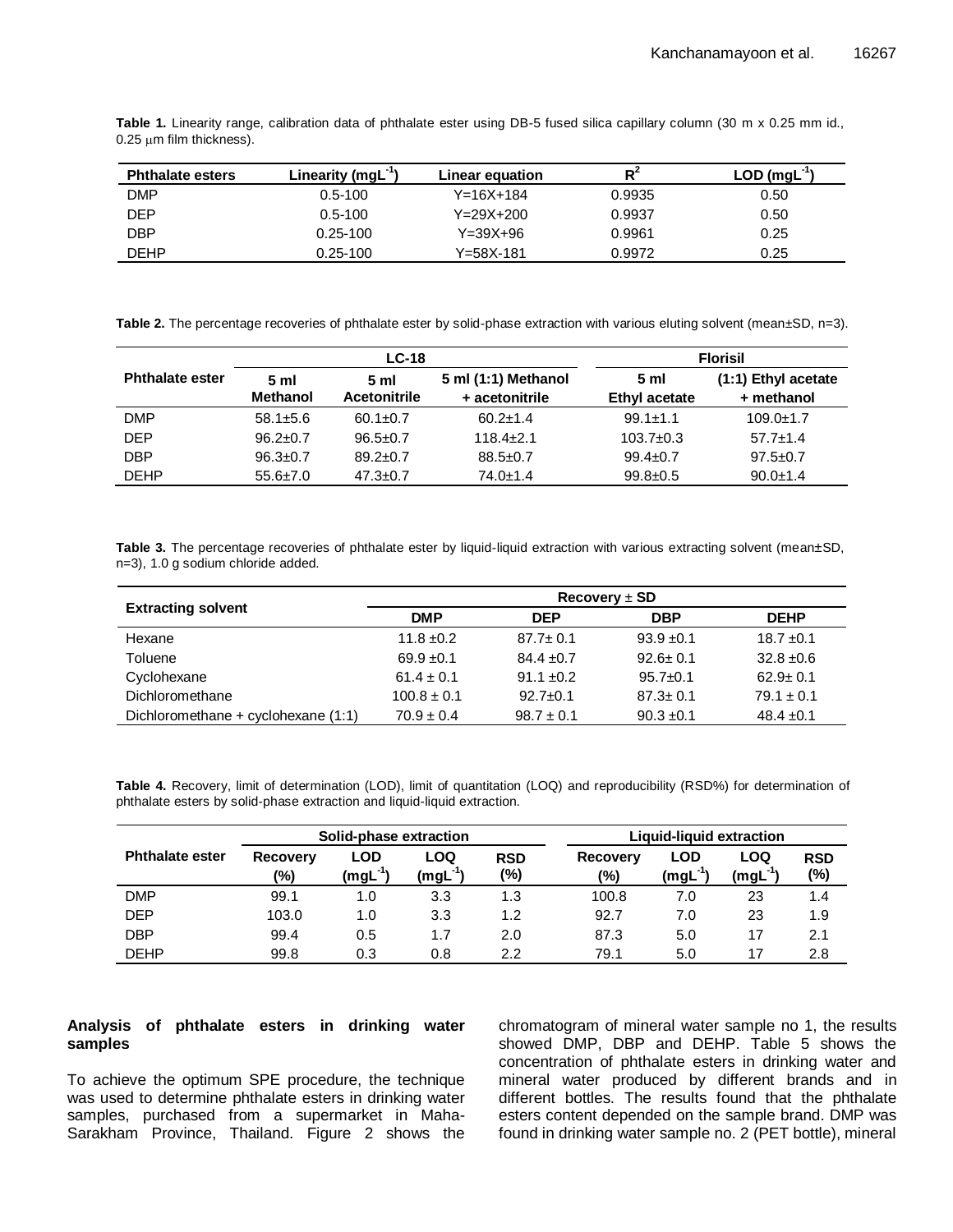| Water sample                 | <b>No</b> | <b>DMP</b>      | <b>DEP</b>      | <b>DBP</b>  | <b>DEHP</b>     |
|------------------------------|-----------|-----------------|-----------------|-------------|-----------------|
|                              | 4         | Nd              | Nd              | $0.17+0.14$ | $0.50 + 0.02$   |
|                              | 2         | $0.38 + 0.01$   | Nd              | Nd          | Nd              |
| Drinking water in PET bottle | 3         | Nd              | Nd              | Nd          | Nd              |
|                              | 4         | Nd              | Nd              | Nd          | $0.28 \pm 0.07$ |
|                              | 5         | Nd              | $0.54 \pm 0.03$ | Nd          | Nd              |
|                              | 1         | $0.16 + 0.01$   | Nd              | $0.33+0.01$ | $0.49 + 0.07$   |
|                              | 2         | $0.53 + 0.04$   | Nd              | Nd          | Nd              |
| Mineral water in PET bottle  | 3         | Nd              | Nd              | Nd          | Nd              |
|                              | 4         | $0.46 \pm 0.05$ | Nd              | Nd          | Nd              |
|                              | 5         | $0.27 + 0.01$   | $0.11 \pm 0.01$ | Nd          | Nd              |
|                              | 4         | $0.27 + 0.02$   | $0.11 \pm 0.01$ | Nd          | Nd              |
| Drinking water in PE bottle  | 2         | $0.27 + 0.01$   | $0.11 \pm 0.01$ | Nd          | Nd              |

**Table 5.** Phthalate esters concentration  $(mgl^{-1})$  in drinking water sample (mean $\pm$ SD, n=3).

\*Nd = Not detected, lower than LOD.

water samples no. 1, 2, 4 and 5, and drinking water in PE bottle no. 5 in the ranges of 0.16 to 0.53 mgL $^{-1}$ . DEP was found in drinking water sample (PET bottle) no. 5 and mineral water sample no 5 with the values of 0.54 and 0.11 mgL $^{-1}$ , respectively (TLV 0.55 mgL $^{-1}$ ). DBP was found in drinking water sample (PET bottle) no. 1, mineral water sample no. 1 with the values of 0.17 and 0.33 mgL 1 , respectively (TLV 0.45 mgL<sup>-1</sup>). The DEHP content in drinking water sample no. 1 and 4 and mineral water sample no. 1 were found in the ranges of 0.28 to 0.50 mgL<sup>-1</sup>, and were not found in drinking water from PE bottles. The results are at levels which are greater that the regulatory maximum admissible concentration of 6  $\mu$ gL<sup>-1</sup>. The results agree with previous studies, where DEP, DBP and DEHP were found in the water samples from PET bottles. Prokupkova et al. (2002) reported that DBP and DEHP were found in mineral water at concentrations higher than that in the other water samples. Phthalate esters may migrate from the plastic bottle and the cap into the contents of bottle. People who drink water containing DEHP in excess of the maximum permitted contamination level for many years may have problems with their liver and may be at an increased risk of getting cancer (Prokupkova et al., 2002).

## **Conclusions**

The DMP, DEP and DBP contents in drinking water samples were found to be at safe levels, while the DEHP concentration in three samples was found to be higher than the regulated maximum admissible concentration.

## **ACKNOWLEDGEMENTS**

This research was financially support by Mahasarakham

University and the Center of Excellence for Innovation in Chemistry (PERCH-CIC), Commission on Higher Education, Ministry of Education, Thailand.

#### **REFERENCES**

- Cai YQ, Jiang GB, Liu JF, Zhou QX (2003). Multi-walled carbon nanotubes packed cartridge for the solid-phase extraction of several phthalate esters from water samples and their determination by high performance liquid chromatography. Anal. Chim. Acta 494:149-156. [doi:10.1016/j.aca.2003.08.006.](http://dx.doi.org/10.1016/j.aca.2003.08.006)
- Castillo M, Oubina A, Barceló D (1998). [Evaluation of ELISA Kits](http://pubs.acs.org/doi/abs/10.1021/es971042z?prevSearch=%255Bauthor%253A%2BM.Castillo%255D&searchHistoryKey=)  [Followed by Liquid Chromatography-Atmospheric Pressure Chemical](http://pubs.acs.org/doi/abs/10.1021/es971042z?prevSearch=%255Bauthor%253A%2BM.Castillo%255D&searchHistoryKey=)  [Ionization-Mass Spectrometry for the Determination of Organic](http://pubs.acs.org/doi/abs/10.1021/es971042z?prevSearch=%255Bauthor%253A%2BM.Castillo%255D&searchHistoryKey=)  [Pollutants in Industrial Effluents.](http://pubs.acs.org/doi/abs/10.1021/es971042z?prevSearch=%255Bauthor%253A%2BM.Castillo%255D&searchHistoryKey=) Environ. Sci. Technol. 32:2180- 2184. doi:10.1021/es971042z.
- Farahani H, Norouzi P, Dinarvand R, Ganjali MR (2007). Development of dispersive liquid-liquid microextraction combined with gas chromatography-mass spectrometry as a simple, rapid and highly sensitive method for the determination of phthalate esters in water<br>samples. J. Chromatogr. A 1172:105-112. samples. J. Chromatogr. A 1172:105-112. [doi:10.1016/j.chroma.2007.10.001.](http://dx.doi.org/10.1016/j.chroma.2007.10.001)
- Feng YL, Zhu J, Sensenstein P (2005). Development of a headspace solid-phase microextraction method combined with gas chromatography mass spectrometry for the determination of phthalate esters in cow milk. Anal. Chim. Acta 538:41-48. [doi:10.1016/j.aca.2005.02.020.](http://dx.doi.org/10.1016/j.aca.2005.02.020)
- Guo Z, Wang S, Wei D, Wang M, Zhang H, Gai P, Duan J (2010). Development and application of a method for analysis of phthalates in ham sausages by solid-phase extraction and gas chromatography– mass spectrometry. [doi:10.1016/j.meatsci.2009.10.002.](http://dx.doi.org/10.1016/j.meatsci.2009.10.002)
- Holadova K, Prokupkova G, Hajslova J, Poustka J (2007). Headspace solid-phase microextraction of phthalic acid esters from vegetable oil employing solvent based matrix modification. Anal. Chim. Acta 582:24-33. [doi:10.1016/j.aca.2006.09.005.](http://dx.doi.org/10.1016/j.aca.2006.09.005)
- Liang P, Xu J, Li Q (2008). Application of dispersive liquid-liquid microextraction and high performance liquid chromatography for the determination of three phthalate esters in water samples. Anal. Chim. Acta, 609:53-58[. doi:10.1016/j.aca.2007.12.025.](http://dx.doi.org/10.1016/j.aca.2007.12.025)
- Penalver A, Pocurull E, Borrull F, Marce RM (2000). Determination of phthalate esters in water samples by solid-phase microextraction and gas chromatography with mass spectrometric detection. J.